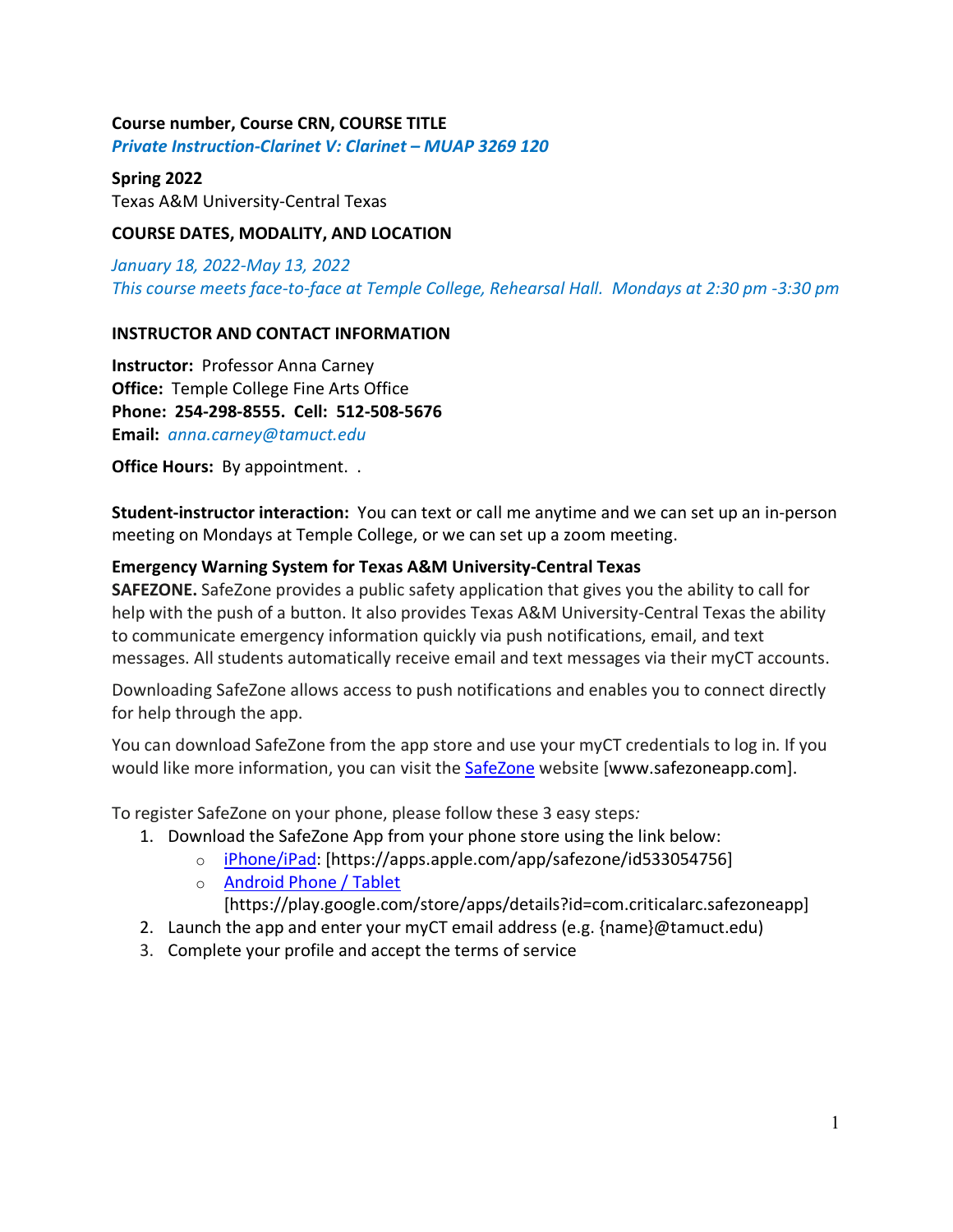#### **COURSE INFORMATION**

## **Course Overview and description**

MUAP 4269. Private Lesson Instruction VII. 2 Credit Hours. This course is designed to provide individualized instruction in solo technique and repertoire for the musical performer. Prerequisite: 6 hours of private instruction.

## **Course Objective or Goal**

To perform the clarinet at the appropriate level for an upper division music major. **Student Learning Outcomes**

*Upon successful completion of this course you will be able to:*

- *1. Perform in six major or minor keys in the Foundation Studies per semester*
- *2. Perform solo literature on Student Recital with an accompanist*
- *3. Perform at Midterm and Final juries*
- *4. Learn and perform orchestral excerpts*
- *5. Learn Clarinet Etudes*

#### **Required Reading and Textbook(s)**

- *1. Foundation Studies by David Hite*
- *2. Solos as assigned*
- *3. Artistic Studies by David Hite*
- *4. Orchestral Excerpts as assigned*

#### **COURSE REQUIREMENTS**

#### Course Requirements: (include point values for each- not just a percentage)

*Weekly Lessons 100 points per lesson, 50% of final grade*

*Warm ups, scales, etudes, solos, materials, equipment, & pianist when required.*

| <b>Student Recital</b> | 100 points, 25% of final grade |
|------------------------|--------------------------------|
| <b>Final Jury</b>      | 100 points, 25% of final grade |

#### **Posting of Grades**

*Grades will be handed to you weekly at the end of your lesson*

## **Grading Policies**

*Unexcused absences will cause your final grade to drop one complete grade per.*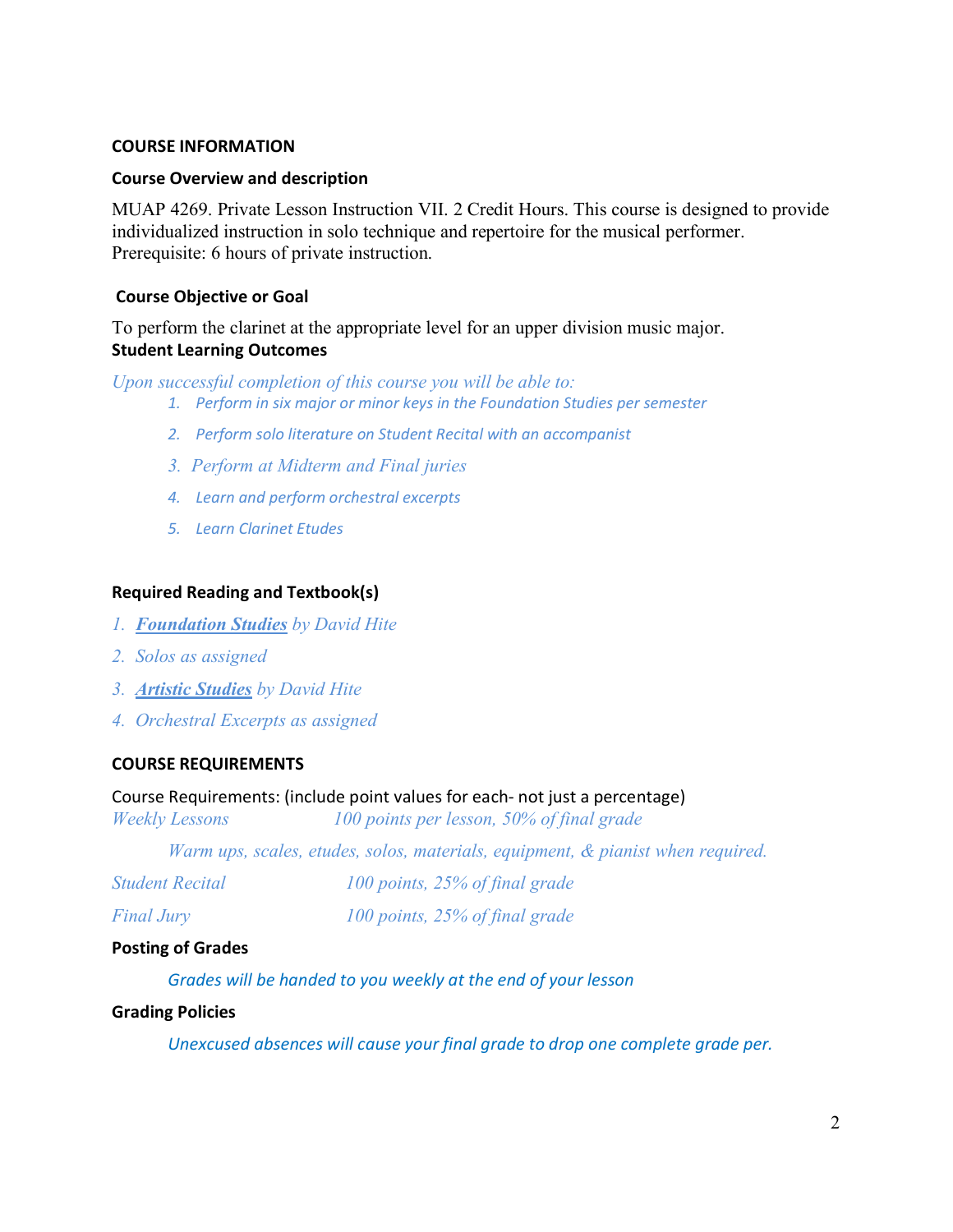## **COURSE OUTLINE AND CALENDAR**

#### **Complete Course Calendar**

*Criteria of assigned materials in music lessons is based on the student's individual technical and artistic level, therefore it is a customized program weekly dependent on the level of each student*

*16 week course: January 18, 2022-May 13, 2002*

## **Important University Dates**

*https://www.tamuct.edu/registrar/academic-calendar.html]*

## **TECHNOLOGY REQUIREMENTS AND SUPPORT**

*The student will need to be able to access YouTube for any listening assignments.*

*In the case of a university lockdown due to COVID, or any other crisis, lessons will continue virtually. The student will need an electronic device that includes a camera and microphone (internal mic is fine).* 

*The student will need to download the app Zoom onto their device. https://zoom.us/*

## **Technology Requirements**

This course will use the A&M-Central Texas Instructure Canvas learning management system. **We strongly recommend the latest versions of Chrome or Firefox browsers. Canvas no longer supports any version of Internet Explorer.**

Logon to A&M-Central Texas Canvas [https://tamuct.instructure.com/] or access Canvas through the TAMUCT Online link in myCT [https://tamuct.onecampus.com/]. You will log in through our Microsoft portal.

Username: Your MyCT email address. Password: Your MyCT password

## **Canvas Support**

Use the Canvas Help link, located at the bottom of the left-hand menu, for issues with Canvas. You can select "Chat with Canvas Support," submit a support request through "Report a Problem," or call the Canvas support line: 1-844-757-0953.

For issues related to course content and requirements, contact your instructor.

## **Online Proctored Testing**

A&M-Central Texas uses Proctorio for online identity verification and proctored testing. This service is provided at no direct cost to students. If the course requires identity verification or proctored testing, the technology requirements are: Any computer meeting the minimum computing requirements, plus web camera, speaker, and microphone (or headset). Proctorio also requires the Chrome web browser with their custom plug in.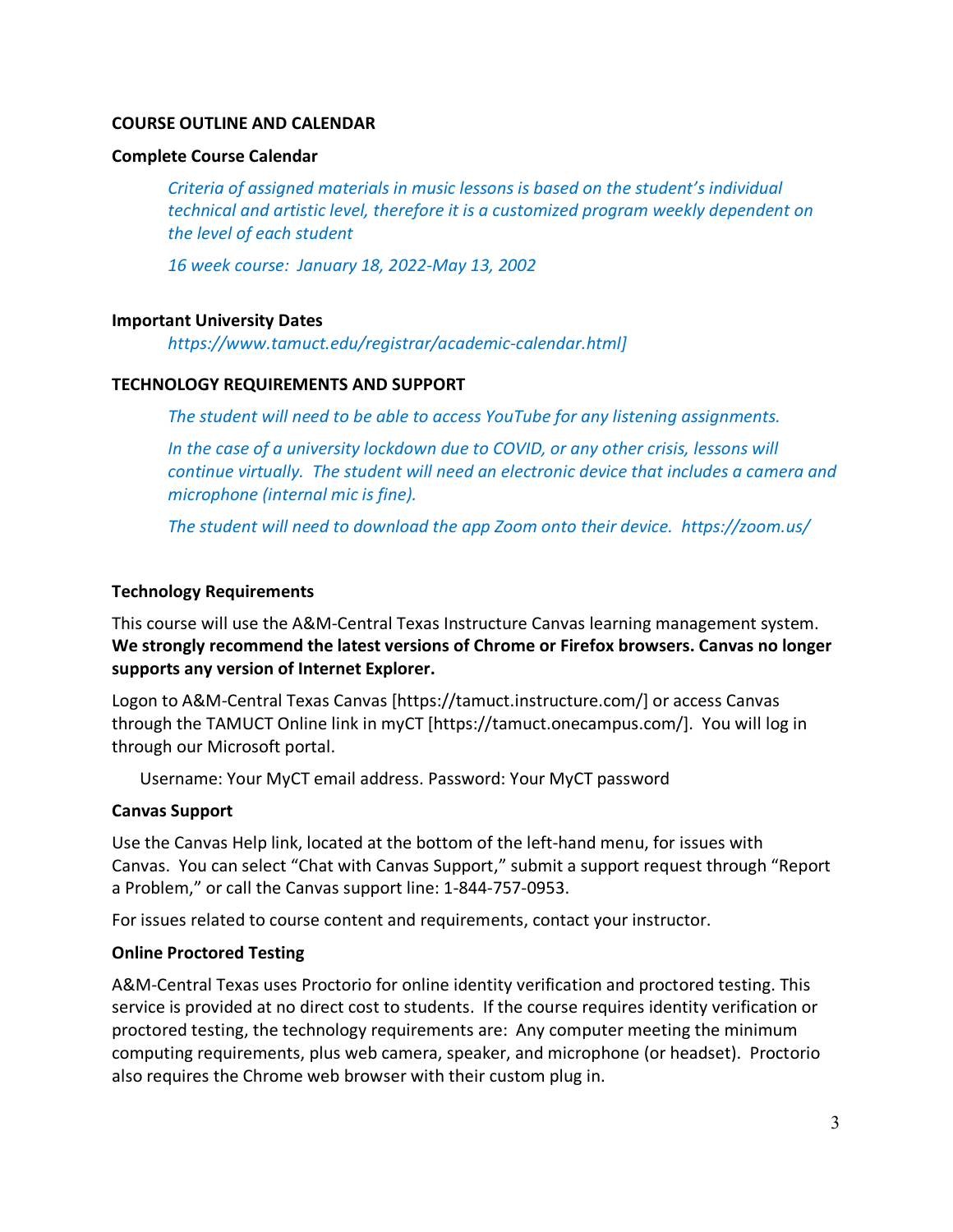# **Other Technology Support**

For log-in problems, students should contact Help Desk Central, 24 hours a day, 7 days a week

Email: helpdesk@tamu.edu Phone: (254) 519-5466 Web Chat: [http://hdc.tamu.edu] *Please let the support technician know you are an A&M-Central Texas student.*

# **UNIVERSITY RESOURCES, PROCEDURES, AND GUIDELINES**

## **Drop Policy**

If you discover that you need to drop this class, you must complete the Drop Request Dynamic Form through Warrior Web.

[https://dynamicforms.ngwebsolutions.com/casAuthentication.ashx?InstID=eaed95b9-f2be-45f3-a37d-

46928168bc10&targetUrl=https%3A%2F%2Fdynamicforms.ngwebsolutions.com%2FSubmit%2F Form%2FStart%2F53b8369e-0502-4f36-be43-f02a4202f612].

Faculty cannot drop students; this is always the responsibility of the student. The Registrar's Office will provide a deadline on the Academic Calendar for which the form must be completed. Once you submit the completed form to the Registrar's Office, you must go into Warrior Web and confirm that you are no longer enrolled. If you still show as enrolled, FOLLOW-UP with the Registrar's Office immediately. You are to attend class until the procedure is complete to avoid penalty for absence. Should you miss the drop deadline or fail to follow the procedure, you will receive an F in the course, which may affect your financial aid and/or VA educational benefits.

# **Academic Integrity**

Texas A&M University-Central Texas values the integrity of the academic enterprise and strives for the highest standards of academic conduct. A&M-Central Texas expects its students, faculty, and staff to support the adherence to high standards of personal and scholarly conduct to preserve the honor and integrity of the creative community. Any deviation by students from this expectation may result in a failing grade for the assignment and potentially a failing grade for the course. All academic misconduct concerns will be referred to the Office of Student Conduct. When in doubt on collaboration, citation, or any issue, please contact your instructor before taking a course of action.

For more information regarding the Student Conduct process, [https://www.tamuct.edu/student-affairs/student-conduct.html].

If you know of potential honor violations by other students, you may submit a report, [https://cm.maxient.com/reportingform.php?TAMUCentralTexas&layout\_id=0].

## **Academic Accommodations**

At Texas A&M University-Central Texas, we value an inclusive learning environment where every student has an equal chance to succeed and has the right to a barrier-free education. The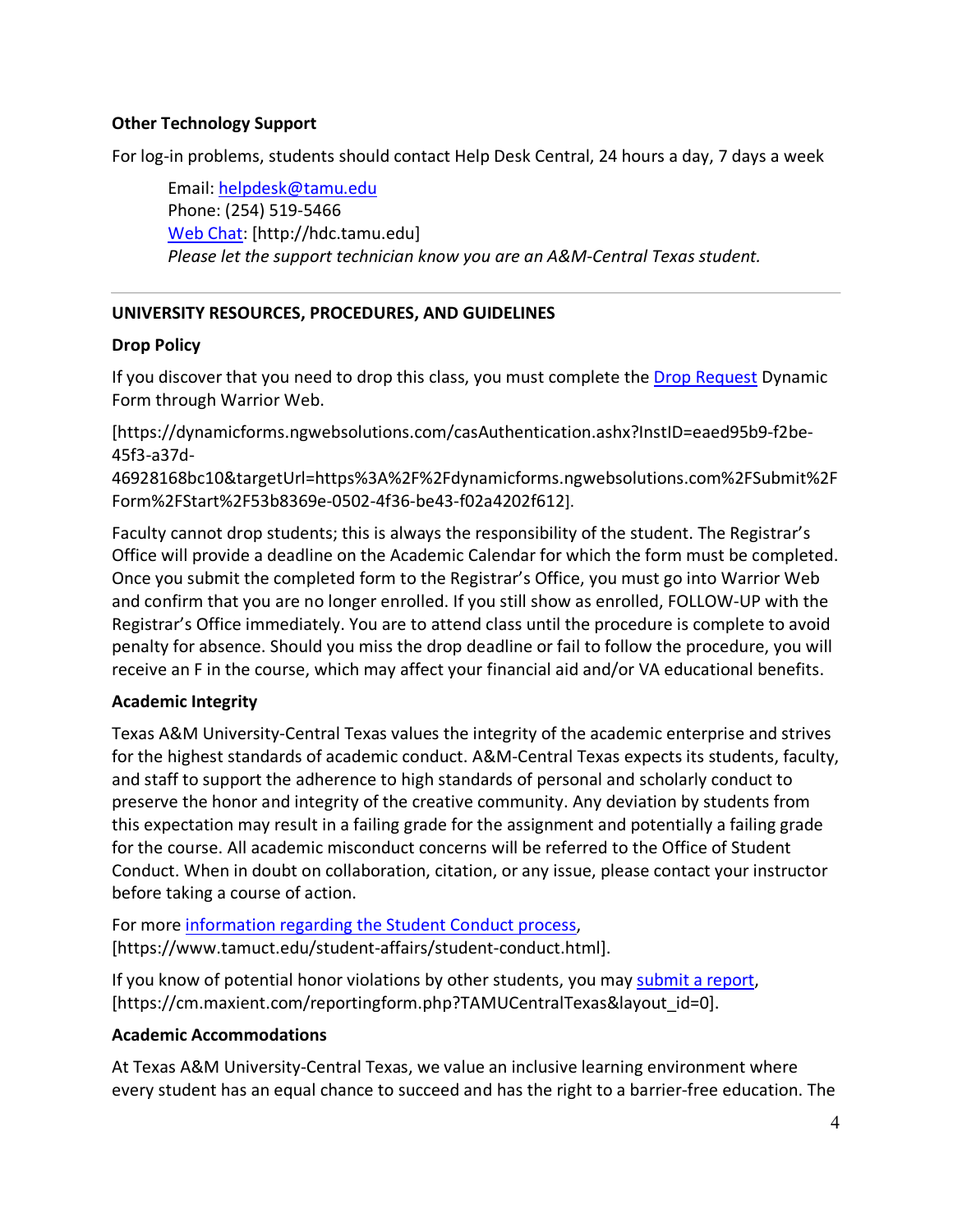Office of Access and Inclusion is responsible for ensuring that students with a disability receive equal access to the university's programs, services and activities. If you believe you have a disability requiring reasonable accommodations, please contact the Office of Access and Inclusion, WH-212; or call (254) 501-5836. Any information you provide is private and confidential and will be treated as such.

For more information, please visit our **Access & Inclusion** Canvas page (log-in required) [https://tamuct.instructure.com/courses/717]

# **Important information for Pregnant and/or Parenting Students**

Texas A&M University-Central Texas supports students who are pregnant and/or parenting. In accordance with requirements of Title IX and related guidance from US Department of Education's Office of Civil Rights, the Dean of Student Affairs' Office can assist students who are pregnant and/or parenting in seeking accommodations related to pregnancy and/or parenting. Students should seek out assistance as early in the pregnancy as possible. For more information, please visit Student Affairs [https://www.tamuct.edu/student-affairs/pregnantand-parenting-students.html]. Students may also contact the institution's Title IX Coordinator. If you would like to read more about these requirements and guidelines online, please visit the website [http://www2.ed.gov/about/offices/list/ocr/docs/pregnancy.pdf].

Title IX of the Education Amendments Act of 1972 prohibits discrimination on the basis of sex and gender–including pregnancy, parenting, and all related conditions. A&M-Central Texas is able to provide flexible and individualized reasonable accommodation to pregnant and parenting students. All pregnant and parenting students should contact the Associate Dean in the Division of Student Affairs at (254) 501-5909 to seek out assistance. Students may also contact the University's Title IX Coordinator.

# **Tutoring**

Tutoring is available to all A&M-Central Texas students, on a remote online basis. Visit the Academic Support Community in Canvas to view schedules and contact information. Subjects tutored on campus include Accounting, Advanced Math, Biology, Finance, Statistics, Mathematics, and Study Skills. Student success coaching is available online upon request.

If you have a question regarding tutor schedules, need to schedule a tutoring session, are interested in becoming a tutor, success coaching, or have any other question, contact Academic Support Programs at (254) 501-5836, visit the Office of Student Success at 212F Warrior Hall, or by emailing studentsuccess@tamuct.edu.

Chat live with a tutor 24/7 for almost any subject from on your computer! Tutor.com is an online tutoring platform that enables A&M-Central Texas students to log in and receive online tutoring support at no additional cost. This tool provides tutoring in over 40 subject areas except writing support. Access Tutor.com through Canvas.

# **University Writing Center**

University Writing Center: Located in Warrior Hall 416, the University Writing Center (UWC) at Texas A&M University–Central Texas (A&M–Central Texas) is a free service open to all A&M–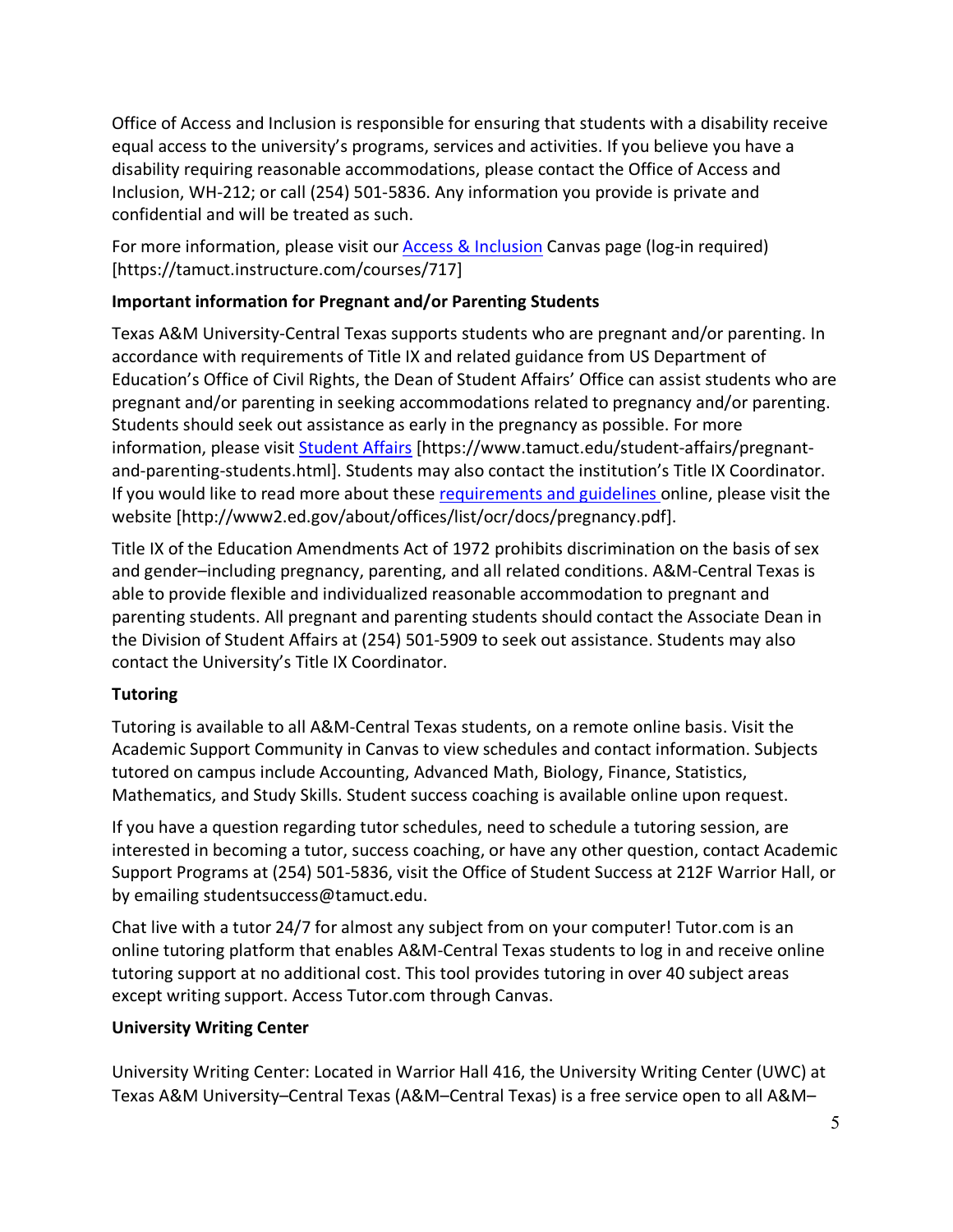Central Texas students. For the Fall 2021 semester, the hours of operation are from 10:00 a.m.- 5:00 p.m. Monday thru Thursday in Warrior Hall 416 (with online tutoring available every hour as well) with satellite hours available online only Monday thru Thursday from 6:00-9:00 p.m. and Saturday 12:00-3:00 p.m.

Tutors are prepared to help writers of all levels and abilities at any stage of the writing process. While tutors will not write, edit, or grade papers, they will assist students in developing more effective composing practices. By providing a practice audience for students' ideas and writing, our tutors highlight the ways in which they read and interpret students' texts, offering guidance and support throughout the various stages of the writing process. In addition, students may work independently in the UWC by checking out a laptop that runs the Microsoft Office suite and connects to WIFI, or by consulting our resources on writing, including all of the relevant style guides. Whether you need help brainstorming ideas, organizing an essay, proofreading, understanding proper citation practices, or just want a quiet place to work, the UWC is here to help!

Students may arrange a one-to-one session with a trained and experienced writing tutor by making an appointment via WCOnline at https://tamuct.mywconline.com/. In addition, you can email Dr. Bruce Bowles Jr. at bruce.bowles@tamuct.edu if you have any questions about the UWC, need any assistance with scheduling, or would like to schedule a recurring appointment with your favorite tutor by making an appointment via WCOnline at https://tamuct.mywconline.com/. In addition, you can email Dr. Bruce Bowles Jr. at bruce.bowles@tamuct.edu if you have any questions about the UWC, need any assistance with scheduling, or would like to schedule a recurring appointment with your favorite tutor.

## **University Library**

The University Library provides many services in support of research across campus and at a distance. We offer over 200 electronic databases containing approximately 400,000 eBooks and 82,000 journals, in addition to the 96,000 items in our print collection, which can be mailed to students who live more than 50 miles from campus. Research guides for each subject taught at A&M-Central Texas are available through our website to help students navigate these resources. On campus, the library offers technology including cameras, laptops, microphones, webcams, and digital sound recorders.

Research assistance from a librarian is also available 24 hours a day through our online chat service, and at the reference desk when the library is open. Research sessions can be scheduled for more comprehensive assistance, and may take place virtually through WebEx, Microsoft Teams or in-person at the library. Assistance may cover many topics, including how to find articles in peer-reviewed journals, how to cite resources, and how to piece together research for written assignments.

Our 27,000-square-foot facility on the A&M-Central Texas main campus includes student lounges, private study rooms, group work spaces, computer labs, family areas suitable for all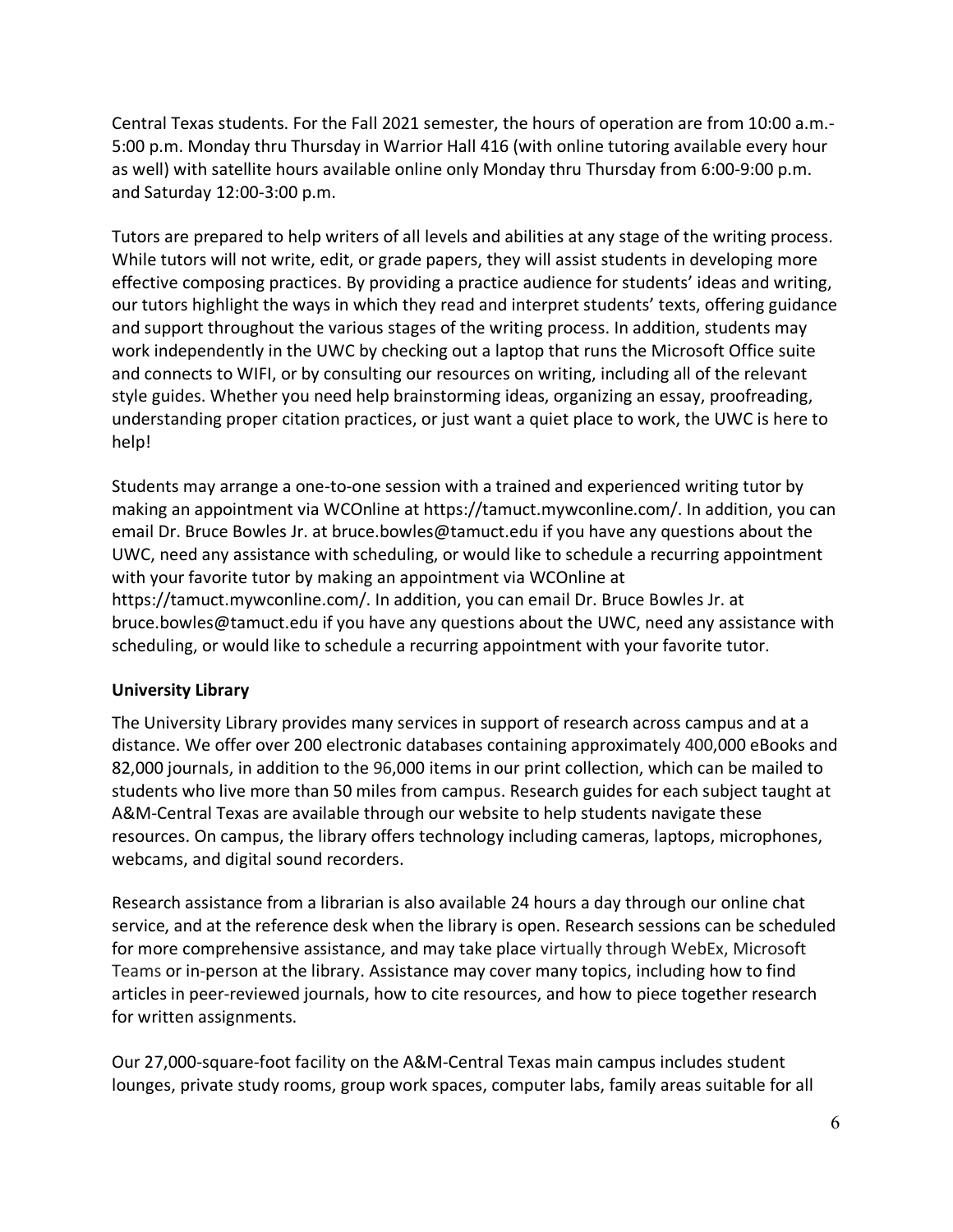ages, and many other features. Services such as interlibrary loan, TexShare, binding, and laminating are available. The library frequently offers workshops, tours, readings, and other events. For more information, please visit our Library website

[http://tamuct.libguides.com/index].

# **OPTIONAL POLICY STATEMENTS**

# **A Note about Sexual Violence at A&M-Central Texas**

Sexual violence is a serious safety, social justice, and public health issue. The university offers support for anyone struggling with these issues. University faculty are mandated reporters, so if someone discloses that they were sexually assaulted (or a victim of Domestic/Dating Violence or Stalking) while a student at TAMUCT, faculty members are required to inform the Title IX Office. If you want to discuss any of these issues confidentially, you can do so through Student Wellness and Counseling (254-501-5955) located on the second floor of Warrior Hall (207L).

Sexual violence can occur on our campus because predators often feel emboldened, and victims often feel silenced or shamed. It is incumbent on ALL of us to find ways to actively create environments that tell predators we don't agree with their behaviors and tell survivors we will support them. Your actions matter. Don't be a bystander; be an agent of change. For additional information on campus policy and resources visit the Title IX webpage [https://www.tamuct.edu/compliance/titleix.html].

## **Behavioral Intervention**

Texas A&M University-Central Texas cares about the safety, health, and well-being of its students, faculty, staff, and community. If you are aware of individuals for whom you have a concern, please make a referral to the Behavioral Intervention Team. Referring your concern shows you care. You can complete the referral online [https://cm.maxient.com/reportingform.php?TAMUCentralTexas&layout\_id=2].

Anonymous referrals are accepted. Please see the Behavioral Intervention Team website for more information [https://www.tamuct.edu/bit]. If a person's behavior poses an imminent threat to you or another, contact 911 or A&M-Central Texas University Police at 254-501-5800.

# **OTHER POLICIES**

*If you have concerns about copyright protection of your syllabus or course materials, consider adding the following notice*

# **Copyright Notice**

Students should assume that all course material is copyrighted by the respective author(s). Reproduction of course material is prohibited without consent by the author and/or course instructor. Violation of copyright is against the law and Texas A&M University-Central Texas' Code of Academic Honesty. All alleged violations will be reported to the Office of Student Conduct.

Copyright. (*YEAR*) by (*FACULTY NAME*) at Texas A&M University-Central Texas, (*FACULTY*